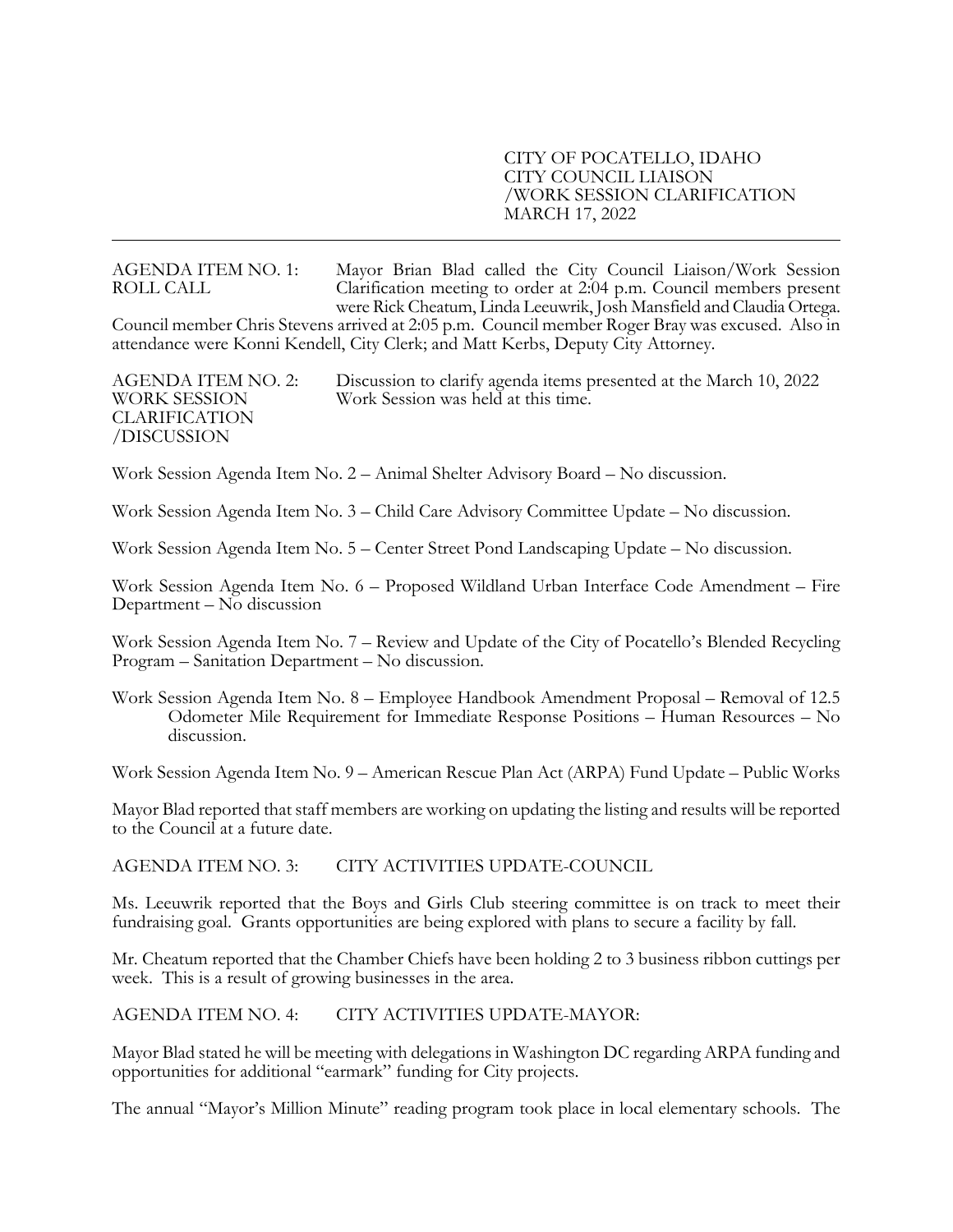# CITY COUNCIL LIAISON 2 /WORK SESSION CLARIFICATION MARCH 17, 2022

reading challenge for grade school-age children resulted in over two million minutes read by area youth. The program continues to grow each year.

AGENDA ITEM NO. 5: City Council Liaison Reports were given at this time. CITY COUNCIL REPORTS REGARDING CITY BOARDS/ COMMISSIONS:

### **Rick Cheatum**

Bannock Development Corporation – No report. Bannock Transportation Planning Organization – No report. Historic Downtown Pocatello – No report. Pocatello Development Authority (PDA) – The PDA Annual report is being prepared to be submitted to the State.

Mayor Blad added that Frigitec is currently in violation of their contract. A contract renewal is not planned at this time.

Pocatello Regional Airport Commission – The Commission continues to work on proper valuation of Airport properties. The variation of property access, services and sizes proves to be challenging to produce an adequate valuation structure. A preliminary report by the airport consultant will be given to the Commission at the next Airport Commission meeting.

#### **Linda Leeuwrik**

Bannock Transportation Planning Organization – No report.

Library Board – Various programs and practices enacted during COVID have been successful and will continue.

Southeast Idaho Community Action Agency (SEICAA) – The Meals on Wheels program continues to grow and is very successful. The annual audit is underway with positive results expected.

Mayor Blad reported that he went on a "ride along" with Meals on Wheels staff members and encouraged others to participate in the volunteer opportunity.

### **Josh Mansfield**

Animal Shelter Advisory Board – Council received an update from the board at the March 10, 2022 Work Session.

Human Relations Advisory Committee (HRAC) – A committee has been formed for "Pridaho" and a public event is being planned for June  $18<sup>th</sup>$ .

 $\frac{\text{Southeast Idaho Council of Governments (SICOG)}{}$  – A caretaker navigator network for caretakers has been established for the area to coordinate efforts with resource agencies.

### **Claudia Ortega**

Child Care Advisory Committee – No report.

CDBG Advisory Committee – The lead abatement and sidewalk repair/replacement programs have resumed. Housing Alliance representative gave a presentation to CDBG members regarding their one- year plan. It was reported that there are 162 rental assistance vouchers are available, but that there aren't